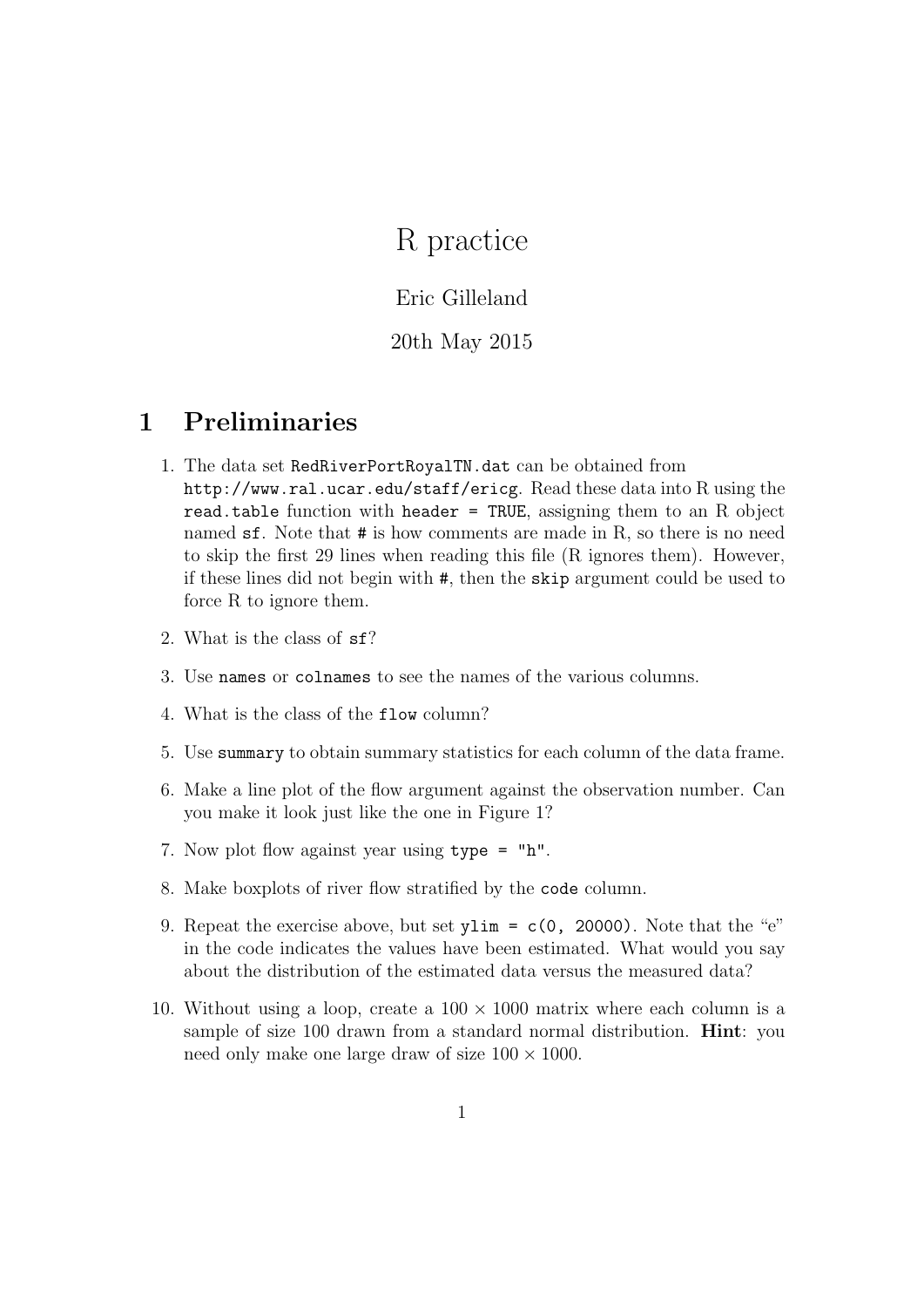- 11. Replace the above samples with a single sample of size 1000, where each draw is the maximum of a sample from above.
- 12. What is the mean and standard deviation from this sample? Hint: use sd to get the standard deviation.
- 13. Make a histogram of the resulting sample from 11 above using freq = FALSE and make the bars gray in color (i.e., use  $col = "gray".$
- 14. Superimpose a dashed red line showing the fitted normal distribution (from 12 above) to this sample. Does the normal distribution appear to be a good fit to the sample? Hint: the functions seq, dnorm and lines (with  $l$ ty = 2) will be useful here.
- 15. Now make a normal qq-plot of the sample against the normal distribution. Is the line straight or curved? Hint: use the qqnorm function.
- 16. Now let's check if the sample is temporally dependent or independent. Set the plotting region to have one column of two plots. Then use acf and pacf to plot the autocovariance and partial autocovariance functions. Does the sample appear to be temporally independent? Hint: see section 3 of http://www.ral.ucar.edu/staff/ericg/Gilleland2010.pdf
- 17. Now check the Red River flow data. **Hint**: use  $na$  action =  $na$  pass. Do these data appear to be temporally independent?

### 2 Bootstrapping in R

- 1. Write a function to take a data frame with a (integer or numeric) component named flow (e.g., the Red River data in sf from 1.1 above) as an argument called d and an indexing argument called i. Inside the function, first assign to an object called y, the flow component as indexed by i (i.e.,
	- y <- d\$flow[ i ]). Finally, return a numeric vector containing the mean and variance of y (Hint: use the var function). Be sure to do something about possible missing values! Name this function booter (or whatever name you like, but I will refer to it as booter for brevity).
- 2. Load the boot package, and check how to cite the package in a paper.
- 3. A useful function in R is the args function, which simply shows a function's arguments. The degree of usefulness depends on the specific function. See what the arguments for boot are.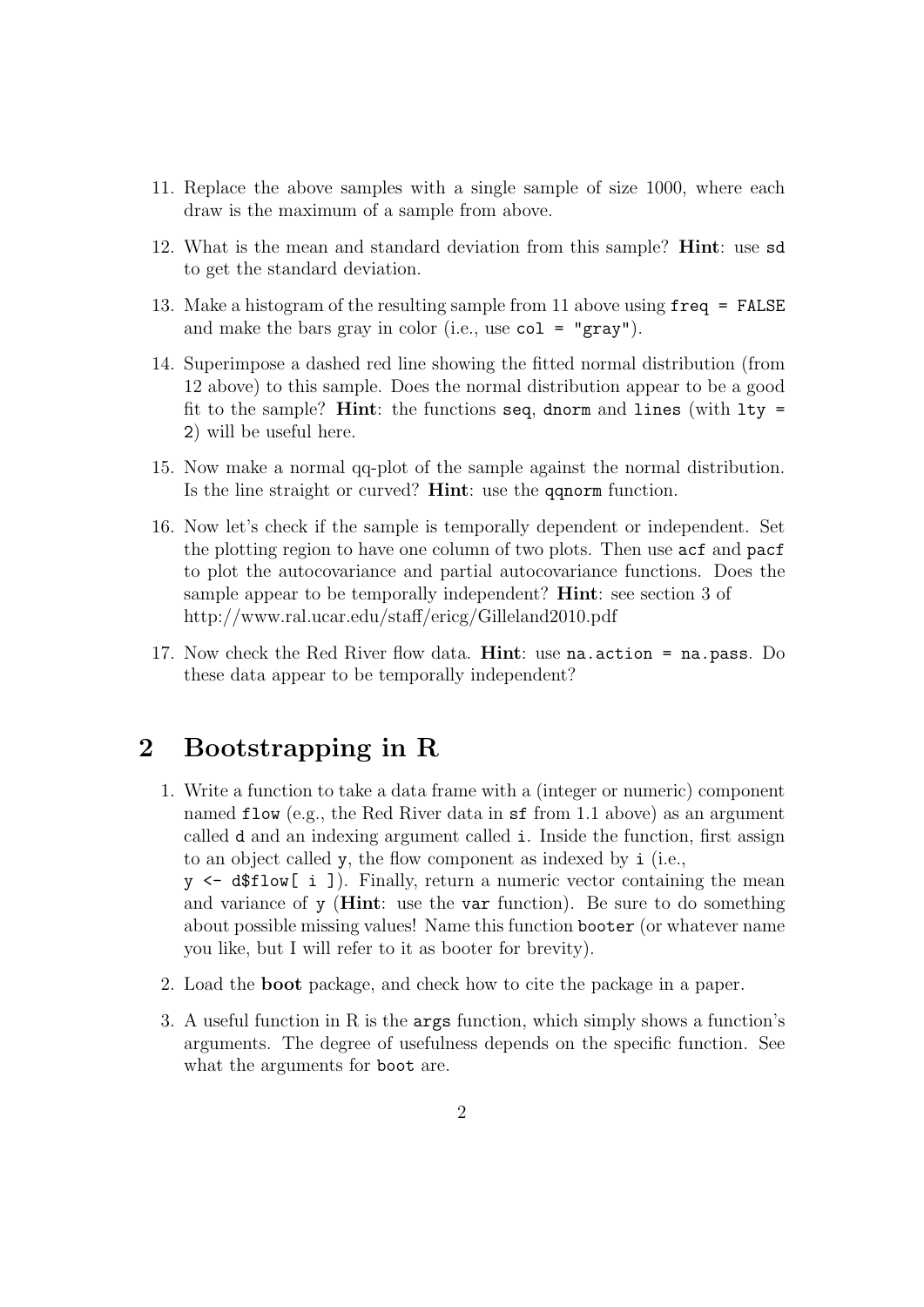Figure 1: Result for Preliminaries exercise number 6.



**Red River at Port Royal, TN**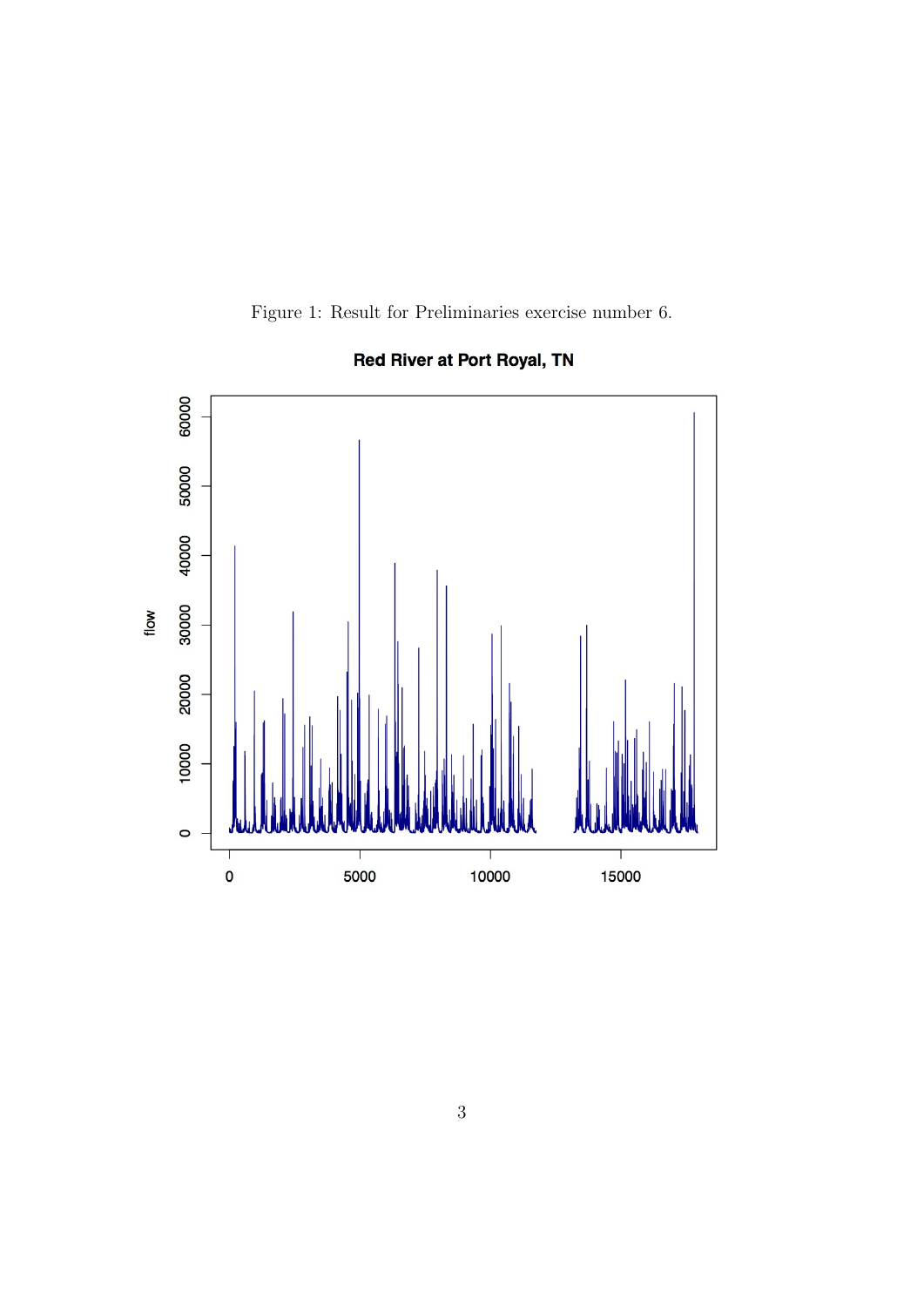- 4. Apply the boot function to the sf data frame using booter created in 2.1 above, use R = 500 replicate samples. Assign the output value to an object called booted (or, again, whatever you like).
- 5. Now check the arguments of boot.ci.
- 6. Apply boot.ci to the booted object. Use type = "perc". What is the  $95\%$ iid bootstrap confidence interval for the mean?
- 7. Repeat 2.6, but this time use index = 2. What is the 95% iid bootstrap confidence interval for the variance?
- 8. Repeat 2.6 and 2.7 using the type = "basic" bootstrap.
- 9. We had previously decided that the flow data are not independent, so the intervals found in 2.6 through 2.8 will be too narrow (we are over confident because we effectively have fewer data points than we think we have). To account for this issue, we can apply a block bootstrap procedure. To this end, write a function similar as before, but this time have it only take one argument called data and assign data\$flow to y. I will call this function tsbooter.
- 10. Check the arguments for tsboot.
- 11. Use tsboot to evaluate sf using tsbooter. Use  $R = 500$  replicate samples again, as well as  $1 = 134^1$  and  $\sin =$  "fixed". I will refer to the assigned output value as tsbooted.
- 12. Repeat 2.6 through 2.8 using the tsbooted object. Do the intervals change at all?

#### 3 Avoiding loops

For each problem below, do not invoke an explicit loop (i.e., do not use a for or while loop).

1. Create a  $500 \times 600 \times 10$  array filled with realizations from a standard normal distribution, and assign it to an object named Z.

<sup>&</sup>lt;sup>1</sup>The 1 argument is the block length, which needs to be longer than the correlation length, but much shorter than the length of data. A good rule of thumb is to use the square root of the sample size, which in this case is 134.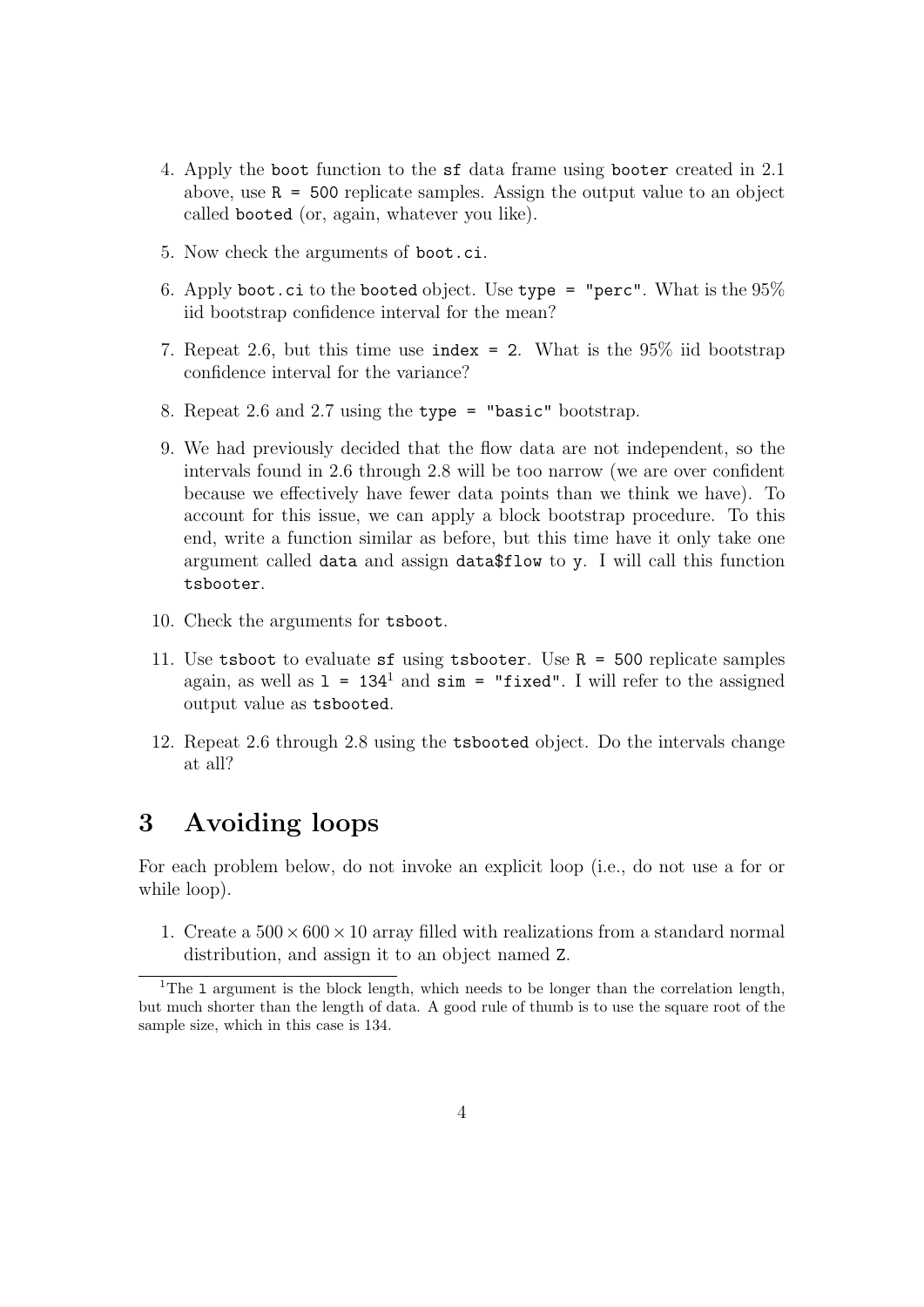- 2. Suppose Z represents a model's error at each grid point for ten time points on a spatial field with dimensions  $500 \times 600$ . Find the temporal average error at each grid point and assign it to an object called Zbar. Use image.plot from the fields package to plot the result.
- 3. Find the maximum error over time at each grid point, assign the result to an object called Zmax, and plot the result as in 3.2 above.
- 4. Create a 3,000,000  $\times$  3 matrix whose rows index each grid point in Z. That is, the first row will have values  $c(1, 1, 1)$ , the second row will have values  $c(1, 1, 2)$ , the eleventh row will have  $c(1, 2, 1)$ , etc. (please use this ordering), and assign the result to an R object called ind. Hint: cbind and rep might be useful here.
- 5. Create a logical array of the same dimension as Z whose values are TRUE wherever Z is positive and **FALSE** otherwise. Assign the result to posid. How many positive values did you get? What is the frequency of occurrence of positive values for your sample? Given the center of mass and symmetry of the standard normal distribution, does your answer make sense?
- 6. Write a function whose first argument is called ijk, and whose second argument is x. Argument ijk will be a length-three integer vector that indexes a particular grid point of the three-dimensional array, x. Have the function return a numeric vector whose components are: the mean and variance of the grid points within a cubic neighborhood of length three<sup>2</sup> of the point indexed by ijk, as well as the rank and order of the point ijk among these neighbors. Hint: see ?order and ?rank.
- 7. Using the function from 3.6 above, posid and ind, evaluate the function for each positive-valued grid point in Z. Assign the result to res. Note: this exercise may take a few moments to compute, but should not be ridiculously long.
- 8. What is the class, mode and dimension of res? What are the row names?
- 9. Transpose res and apply summary to it. does res contain any missing values? Why?

<sup>&</sup>lt;sup>2</sup>In general, the length-three neighborhood of a point indexed by i, j and k is given by all the points inside  $((i - 1):(i + 1), (j - 1):(j + 1), (k - 1):(k + 1))$ . For points near boundaries, use a smaller neighborhood of points (i.e., any indexes less than 1 (R indexes beginning with 1 rather than 0) or greater than the respective dimension).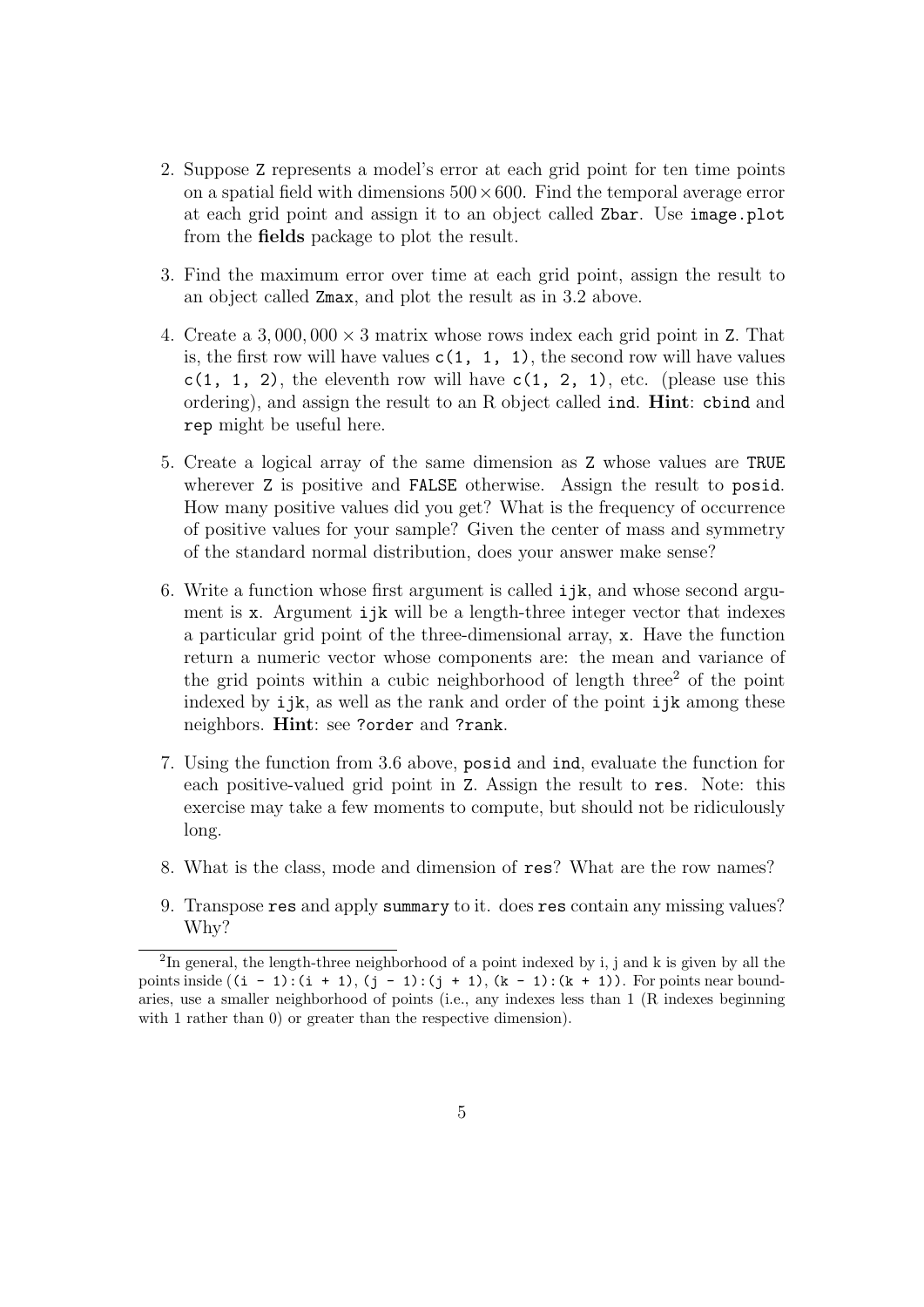- 10. create a  $100 \times 10$  matrix whose columns each represent an independent time series simulated by arima.sim (simulate any type of time series model you like), and call it Zt.
- 11. Without plotting them, use acf to find the autocovariances for each column (use type = "covariance"), and store all the results in one list (i.e., with ten unnamed components, where each component is an "acf" object) named acfres.
- 12. In this spectral representation, the variance of a time series is the sum of its (lag or auto-) covariances. Empirically, if all possible lag covariances are summed, the result can be proven to be zero, which is usually a very bad estimate of the variance. Here, however, we used the default lag.max argument, so it should be possible to get a reasonable estimate of the variance (that accounts for serial dependence) of each series by summing the lag covariances that we have estimated.
	- (a) What is the length of acfres?
	- (b) What are the names of any one, say the first, component of acfres?
	- (c) What is the class and dimension of the acf component?
	- (d) Estimate the variances by summing the values in the acf component for each of the ten series using the lapply function.

#### 4 Method Functions

- 1. Write a generic function called acfer that has arguments x, and '. . .'.
- 2. Write a method function for acfer that works on numeric vectors. The function should return a list object with attributes containing call (the function call) and data.name giving the name of the object passed to x (i.e., use deparse(substitute( $x$ )) inside the function call), class acfed, and named components lag, acf and the estimated variance of the series as estimated in 3.12 (d) above. Also return a component that is just a copy of the data passed to x, called x. The . . . argument should allow the user to pass any arguments to acf.
- 3. Write a similar method function that works on matrices whereby it applies the function for numeric vectors to each column of the matrix.
- 4. Write a print method for "acfed" class objects that prints the function call, name of the data used and the estimated variance. You may (or may not)